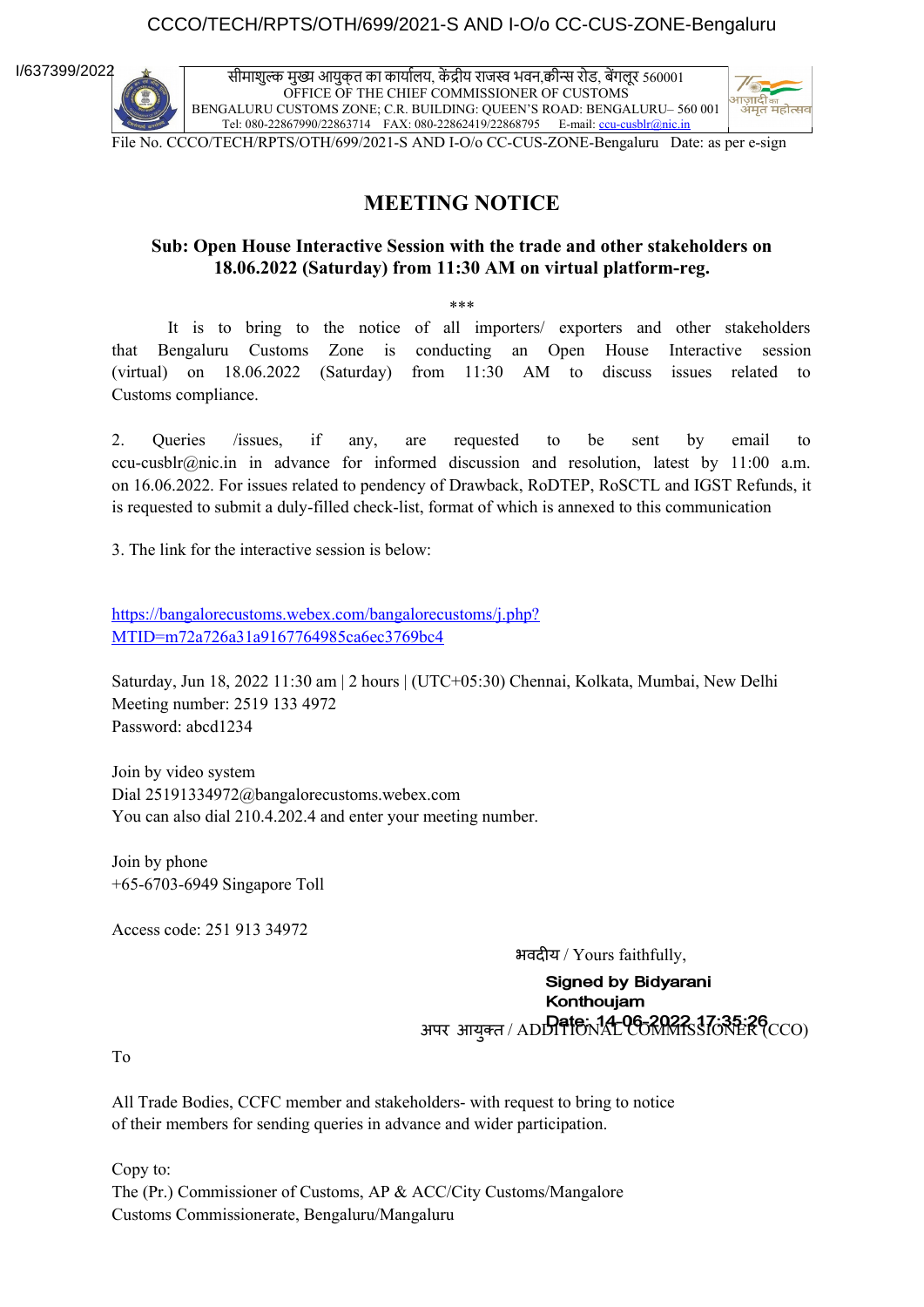### I/637399/2022

# **Check List for Advance Query related to Drawback/RODTEP/ ROSCTL Pendency**

| <b>Name of Exporters</b>                        |  |
|-------------------------------------------------|--|
| IEC No.                                         |  |
| Shipping Bill / Date                            |  |
| EGM /Gateway Filed ? If Yes EGM No.             |  |
| Is PFMS Account Accepted?                       |  |
| Is Drawback scroll generated? If yes, mention   |  |
| Scroll No./Date)                                |  |
| If the answer is "No" to the previous question, |  |
| whether any query is pending against the        |  |
| <b>Shipping Bills?</b>                          |  |
| If the answer is "Yes" to the previous          |  |
| question, whether Query was Replied             |  |
| $-(Yes/No)$                                     |  |
| (If Yes, Date of Last reply)                    |  |
| Whether proper scheme code like<br>- 19         |  |
| (Drawback), RD, RS, 62, 63 etc. was             |  |
| declared?                                       |  |
| Is Electronic Ledger created successfully in    |  |
| <b>ICEGATE?</b>                                 |  |
| Whether "Yes" option was selected in reward     |  |
| scheme to avail RODTEP                          |  |